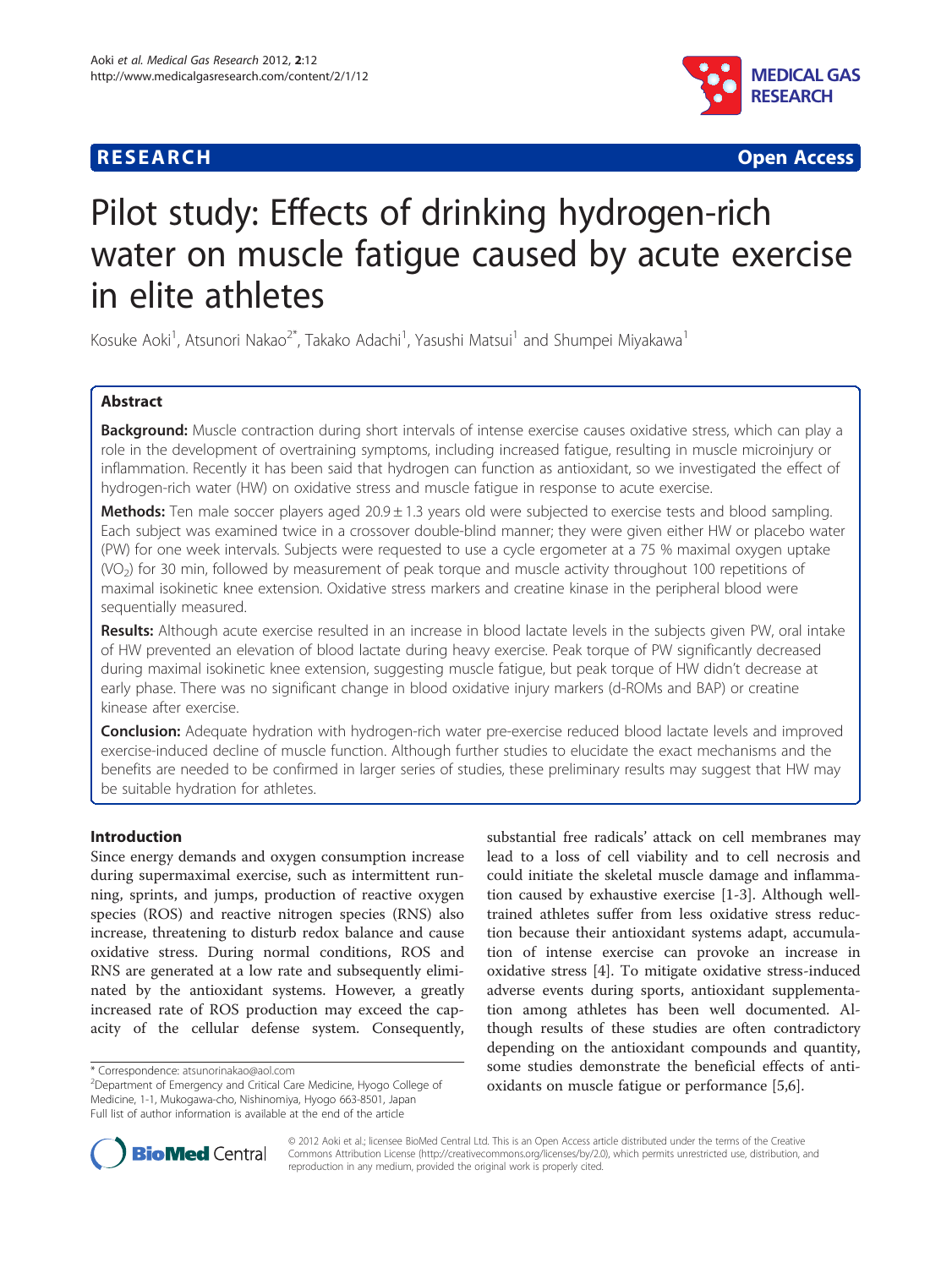Recently, the beneficial effects of hydrogen-rich water (HW) have been described in experimental and clinical disease conditions [\[7,8](#page-4-0)]. Although research on the health benefits of HW is limited and there is scant data on long-term effects, pilot studies on humans suggest that consuming HW may help prevent metabolic syndrome [[9\]](#page-4-0), diabetes mellitus [\[10\]](#page-4-0), and cancer patients' side effects with radiotherapy [\[11](#page-4-0)]. Since hydrogen is known to scavenge toxic ROS [\[12](#page-4-0)] and induce a number of antioxidant proteins [\[13,14\]](#page-4-0), we hypothesized that drinking HW may be beneficial for athletes in reducing oxidative stress-induced muscle fatigue following acute exercise. In this study, we evaluated the efficacy of hydrogen-rich water on healthy subjects by measuring muscle fatigue and blood lactate levels after exercise. Although further studies are needed to elucidate the exact mechanisms and benefits, this report suggests that hydrogen-rich water might be an appropriate hydration fluid for athletes.

# Methods

## Subjects

Ten male soccer players aged  $20.9 \pm 1.3$  years old were subjected to exercise tests and blood sampling. None of the subjects were smokers or were taking any supplements/medicines. Each subject provided written informed consent before participation in accordance with the University of Tsukuba's Human Research Ethics Committee. Physical characteristics of the subjects are shown in Table 1. All the players were involved in daily training sessions except the day of experiment.

# Generation of hydrogen-rich water

A plastic shelled product consisting of metallic magnesium (99.9 % pure) and natural stones in polypropylene containers combined with ceramics (Doctor SUISOSUI<sup>®</sup>, Friendear, Tokyo, Japan) was used to produce hydrogen. The product was capable of generating hydrogen when placed in drinking water via the following chemical reaction:  $Mg + 2H_2O \rightarrow Mg$   $(OH)_2 + H_2$ . The magnesium stick or a placebo (a casting-only stick without magnesium) was immersed in mineral water (Volvic $^{\circledR}$ , Kirin Inc., Tokyo) for 24 hours prior to drinking. The final hydrogen concentrations of the placebo water (PW) and

|  |  |  |  | Table 1 Subjects' Physical Characteristics (n = 10) |  |
|--|--|--|--|-----------------------------------------------------|--|
|--|--|--|--|-----------------------------------------------------|--|

| Variable                        | Value         |
|---------------------------------|---------------|
| Age (year)                      | $20.9 + 1.3$  |
| Height (cm)                     | $172.0 + 3.8$ |
| Body weight (kg)                | $67.1 + 5.2$  |
| BMI ( $kg/m2$ )                 | $72.8 + 1.4$  |
| VO <sub>2</sub> max (ml/kg/min) | $53.2 + 4.9$  |

BMI: body mass index, VO<sub>2</sub>max: maximal oxygen uptake.

hydrogen-rich water (HW) were 0 and  $0.92 \sim 1.02$  mM, respectively [\[9,11](#page-4-0)]. Each subject was examined twice in a crossover double-blind manner, given either HW or PW for one week intervals.

#### Dose and mode of administration of hydrogen-rich water

Subjects were provided with three 500 ml bottles of drinking water and instructed to place two magnesium sticks in each bottle 24 hours prior to drinking. Participants were asked to drink one bottle at 10:00 PM of the day before the test, one at 5:00 AM, and one at 6:20 AM on the day of examination. In summary, subjects consumed 1,500 ml of HW or PW.

#### Protocol

The research protocol started at 6:00 AM. Subjects were given meals between 9:00 PM and 10:00 PM the day before experiments, and fasted overnight. No breakfast was given on the day of the experiments. The subjects were first required to rest in a sitting position for 30 minutes. The exercise test consisted of the following: 1) Maximal progressive exercise test to define maximal oxygen uptake (VO<sub>2</sub>max); 2) cycling an ergometer for 30 minutes at approximately 75 %  $VO<sub>2</sub>max$  (Exercise-1); and 3) Running 100 maximal isokinetic knee extensions at 90 ° sec-1 (Exercise-2). Blood samples were collected from an antecubital vein just before Exercise-1 (6:30 AM), immediately after Exercise-1 (7:15 AM), immediately after Exercise-2 (7:30 AM), 30 minutes after Exercise-2 (8:00 AM) and 60 minutes after Exercise-2 (8:30 AM).

### Maximal progressive exercise test

First, to define maximal oxygen uptake ( $VO<sub>2</sub>$ max), the subjects were subjected to a maximal progressive exercise test on a bicycle ergometer (232CL, Conbiwellness, Tokyo). The test consisted of a continuous step test beginning at a 30 W load, and increasing by 20 W every minute until exhaustion. The subjects were instructed to ride at 50 rpm/min. Pulmonary gas exchange values were measured using an exhaled gas sensor (AE280S, Minato Medical<sup>®</sup>, Osaka, Japan) via a breath-by-breath system, and the mean values were calculated every 30 seconds for analysis. We determined that  $VO<sub>2</sub>$ max was reached when the oxygen consumption reached its plateau [[15](#page-4-0)].

#### Fixed-load cycling at 75 % (high intensity) of  $VO<sub>2</sub>$  max

Before the test started, the subjects rested for two minutes. After warming up at a load of 50 W for one minute, the subjects were instructed to ride at submaximal levels for 30 minutes. Pulmonary gas exchange values were monitored to maintain  $VO<sub>2</sub>$  max at approximately 75 %. During the experiments, the subjects were frequently verbally instructed to control the range of motion to maintain  $VO<sub>2</sub>$ max at approximately 75 %.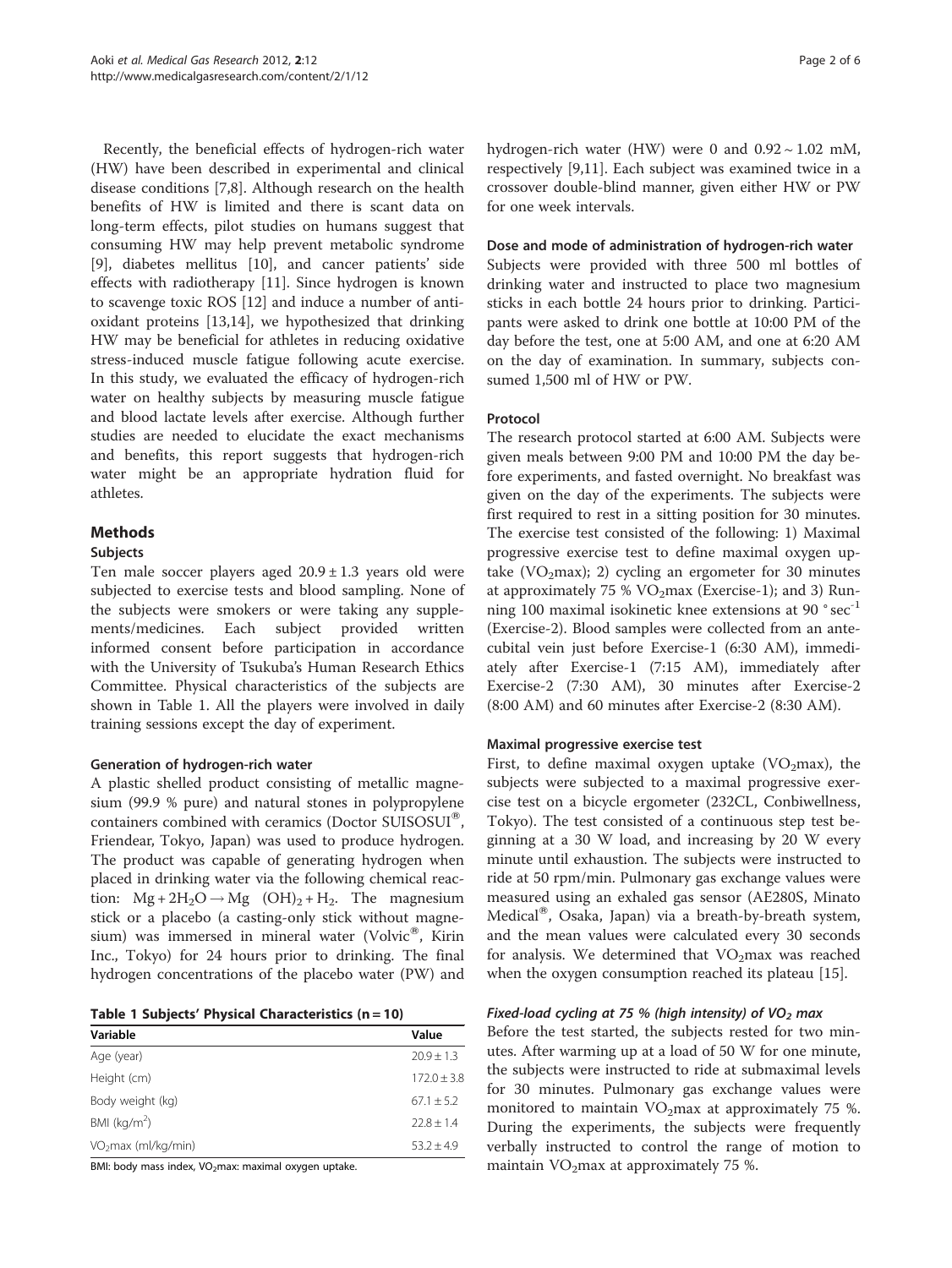#### Maximal isokinetic knee extensions

A calibrated Biodex System 3 isokinetic device (Biodex Medical Systems, New York, USA) was used to measure peak torque (PT) and knee-joint position throughout 100 repetitions of maximal isokinetic knee extension. During testing, each subject was seated on the Biodex system 3 with 90° hip flexion, and restraining straps were placed across the waist and chest in addition to a rigid sternal stabilizer. The dynamometer was motor driven at a constant velocity of 90°/sec. Each subject performed a series of 100 isokinetic contractions using the knee extensors of the right leg from 90° of flexion to 0° (full extension). As the arm of the dynamometer moved up from 90° to 0°, subjects were encouraged to perform maximally for each contraction throughout the full range of motion. Subjects relaxed as the dynamometer arm moved back to 90°. Each contraction and relaxation period lasted one second and the total length of the contraction cycle was thus two seconds. All subjects were able to complete the full 100 contractions.

#### Measurement of muscle fatigue

To measure muscle fatigue, the widely used First Fourier transform technique (FFT) is utilized to analyze mean frequency of surface electromyogram (EMG) [\[16\]](#page-4-0). EMG signals were obtained from the rectus femoris muscle via electrodes connected to a 4-channel frequency-modulation transmitter (Nihon Kohden, Tokyo, Japan). All data were stored and analyzed using the FFT functions in Acknowledge 3.7.5 software (BIOPAC SYSTEM, Santa Barbara, USA). Mean power frequency (MPF) and median power frequency (MDF) were calculated as previously described [[17](#page-4-0)]. MPF shift of the EMG signal toward lower frequencies has been extensively used in static contractions to indicate the development of peripheral fatigue.

#### Blood test

Blood lactate levels were determined using a commercially available Lactate Pro LT17170 kit (Arkray, Inc., Kyoto, Japan). The concentrations of derivatives of reactive oxidative metabolites (dROMs) and biological antioxidant power (BAP) in the peripheral blood were assessed using a Free Radical Analytical System (FRAS4; Wismerll, Tokyo,

| <b>Table 2 Changes in Blood Levels</b> |  |  |  |
|----------------------------------------|--|--|--|
|----------------------------------------|--|--|--|

Japan). Laboratory tests for creatine kinase (CK) were conducted using standardized procedures at Kotobiken Medical Laboratory Services (Tokyo, Japan).

#### Statistical analysis

Repeated analysis of variance (ANOVA) tests were used to compare pre- and post-exercise measurements. The F-test with Bonferroni post hoc group comparisons was performed where appropriate. Probability values less than 0.05 were considered to be statistically significant. SPSS 18.0 was used to perform the statistical analysis. Since the experiment was planned to have a 90 % power of achieving significance at the 5 % level, the sample size in this model is calculated to be between 8.91 and 9.25 (90 % power and 5 % significance level) in blood lactate levels based on our previous experiences. Therefore, we assumed the sample size would be appropriate for accumulation of preliminary data.

#### Results

#### Blood analysis for lactic acid, d-ROMs, BAP and CK

As shown in Table 2, blood d-ROMs BAP and CK levels increased after exercise in subjects in both groups treated with PW and HW. However, there was no statistical difference between the groups. Eventhough the blood lactate level were significantly increased in both HW and PW at 45 and 60 min after exercise, these levels were comparably and significantly lower in the HW than in the PW group (Figure [1\)](#page-3-0).

#### Maximal knee extension exercise

At analysis for maximal knee extension exercise, we divided into five frames of 100-repetition knee extension at the peak torque of isokinetic knee extension exercise [[18\]](#page-4-0). Each frame was corresponded to 20 repetitions; Frame 1 for the first 20 repetitions, Frame 2 for the following 21-40 repetitions, Frame 3 for 41-60 repetitions, Frame 4 for 61-80 repetitions and Frame 5 for the last 81-100 repetitions. Although the peak torque of subjects treated with PW significantly decreased during the first 40 repetitions (Frame 1-2), the reduction of peak torque in the subjects given HW did not reach statistical

|                 |           | 0 min            | 45 min            | 60 min            | 90 min           | 120 min           |  |
|-----------------|-----------|------------------|-------------------|-------------------|------------------|-------------------|--|
| d-ROMs (U.CARR) | PW        | $769.0 + 50.8$   | $785.7 + 52.3*$   | $787.0 + 56.9*$   | $274.2 + 50.2$   | $780.0 + 47.6$    |  |
|                 | <b>HW</b> | $281.3 + 61.8$   | $303.5 + 46.3*$   | $308.6 + 56.1*$   | $296.1 + 57.9$   | $307.0 + 45.8$    |  |
| BAP (µmol/L)    | PW        | $2347.3 + 155.8$ | $7648.9 + 96.5*$  | $7632.8 + 146.4*$ | $2349.6 + 152.0$ | $2321.8 + 196.9$  |  |
|                 | <b>HW</b> | $2336.7 + 123.1$ | $7659.1 + 102.1*$ | $7664.6 + 701.0*$ | $7799.8 + 104.6$ | $2356.4 + 143.7$  |  |
| $CK$ (IU/L)     | PW        | $747.0 + 105.1$  | $796.5 + 119.9*$  | $300.9 + 127.7*$  | $764.7 + 113.3*$ | $256.3 + 111.7$   |  |
|                 | <b>HW</b> | $407.4 + 269.9$  | $483.2 + 314.0*$  | $478.1 + 314.5*$  | $428.2 + 282.0$  | $353.7 \pm 264.6$ |  |

Data were shown as mean  $\pm$  standard deviation (SD). \*p < 0.05 vs 0 min.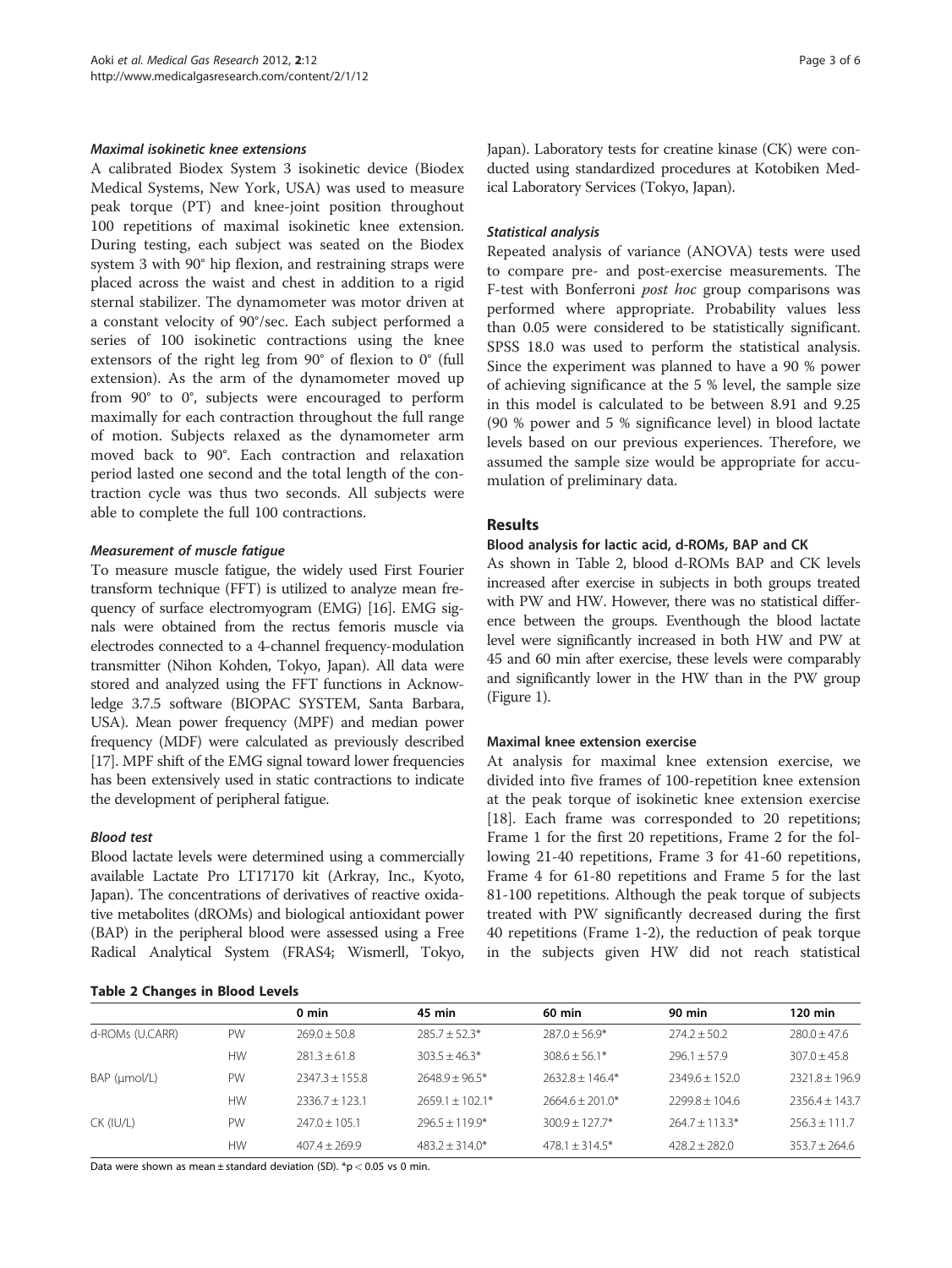<span id="page-3-0"></span>

difference, suggesting that HW inhibited the early decrease of peak torque of the subjects (Figure 2 A).

#### MDF and MPF from EMG analysis

MDF and MPF in the subjects treated with PW or HW significantly decreased with time during exercise. While these values significantly decreased at Frame 1-2, there was no statistical difference between the subjects receiving PW and those receiving HW (Figure 2 B, C).

## **Discussion**

In this preliminary study, we showed that hydration with HW attenuated increase of blood lactate levels and prevented post-exercise decrease of peak torque, an indicator of muscle fatigue. Muscle fatigue is caused by many different mechanisms, including the accumulation of metabolites within muscle fibers and the generation of an inadequate motor command in the motor cortex. The accumulations of potassium, lactate, and  $H^+$  have often been suggested as being responsible for the decrease in muscle contractility [\[19\]](#page-5-0). In addition, aerobic, anaerobic, or mixed exercise causes enhanced ROS production, resulting in inflammation and cellular damage [\[20](#page-5-0)]. Short bursts of heavy exercise may induce oxidative stress through various pathways such as electron leakage within mitochondria, auto-oxidation of the catecholamine, NADPH activity, or ischemia/reperfusion [\[21](#page-5-0)]. Although the mechanism involved in the efficacies of HW remains unclear, our results show that hydration with HW could be feasible for acute exercise. Proper and adequate hydration is helpful for elite athletes to achieve



Figure 2 (A) Changes in peak torque (PT) every 20 repetitions (rep = 1 frame) during 100 maximum isokinetic knee extensions. PT of the subjects treated with PW significantly decreased during the initial 40-60 contractions by approximately 20-25 % of the initial values, followed by a phase with little change. On the other hand, there was no statistical difference between Frame 1 and Frame 2 in HW, indicating that HW prevented the decreasing the peak torque during the first 2 Frames. HW, Hydrogen rich water; PW, Placebo water. (\*p < 0.05 vs Frame 1, N = 10). (B) Changes in median frequency (MDF) every 20 repetitions (rep = 1 Frame) during 100 maximum isokinetic knee extensions. Although exercise significantly reduced MDF values during the first 2 Frames, there was no statistical difference between HW and PW in all Frames. HW, Hydrogen rich water; PW, Placebo water. ( $p < 0.05$  vs Frame 1, N = 10). (C) Changes in mean power frequency (MPF) every 20 repetitions (rep = 1 Frame) during 100 maximum isokinetic knee extensions. There was no statistical difference between HW and PW in all Frames. HW, Hydrogen rich water; PW, Placebo water. (\*p < 0.05 vs Frame 1, N = 10).

the best performance. HW can easily replace regular drinking water on a routine basis and would potentially prevent adverse effects associated with heavy exercise.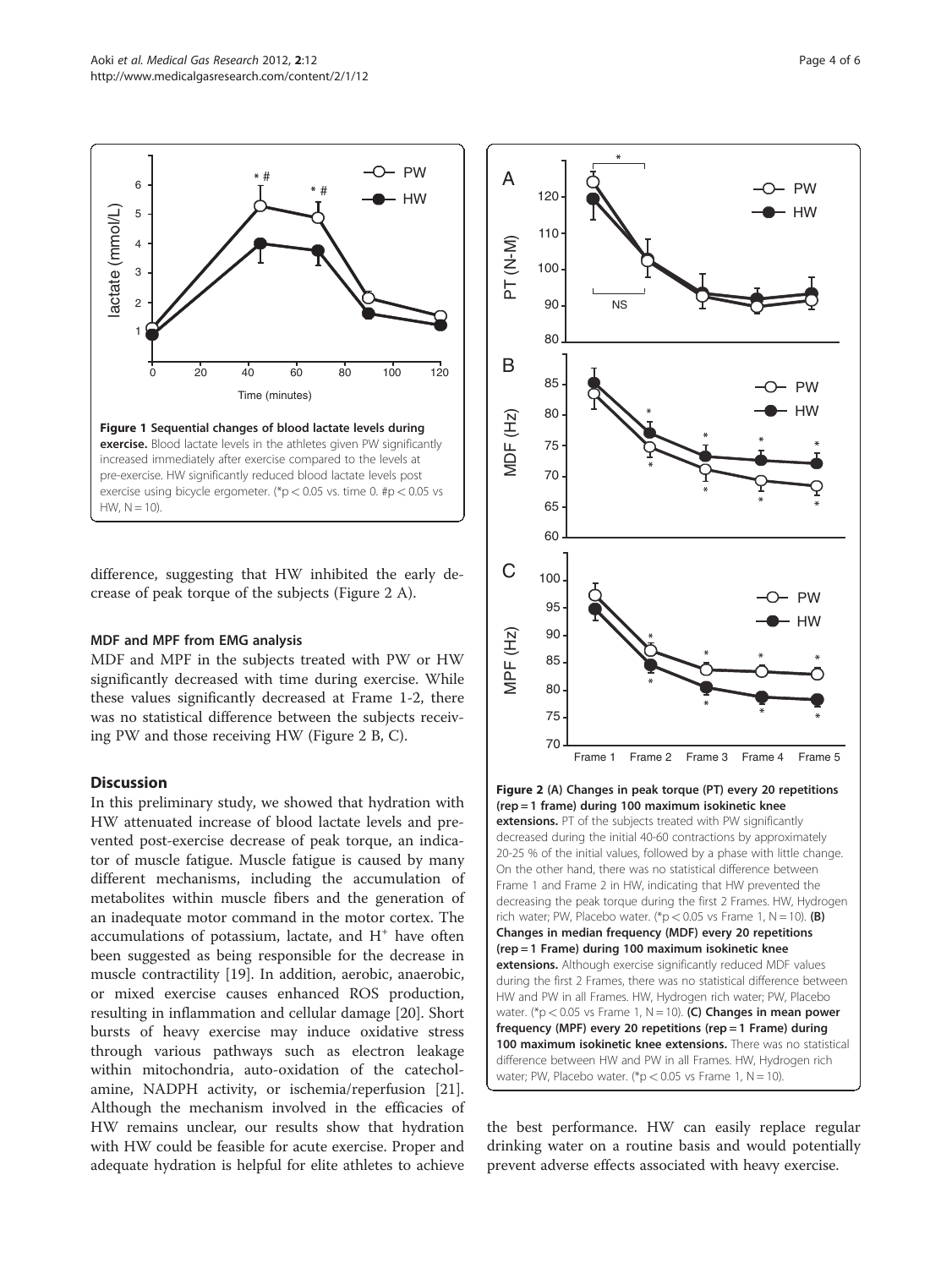<span id="page-4-0"></span>Factors such as age, nutritional status, training level, and physical activity category can influence the results [\[22,23](#page-5-0)]. Although we had anticipated that hydrogen, a known antioxidant, would reduce oxidative stress following acute exercise, the effects of oral intake of HW were marginal and did not affect the level of oxidative markers after exercise. This can be explained by the facts that the athletes in our study have routinely trained and their antioxidant defense systems may be more active. Previous studies reported that repeated aerobic training increases antioxidant enzyme activity and subsequently decreases oxidative stress [2,[24](#page-5-0)-[26](#page-5-0)]. Also, considering the short life-span of hydrogen in circulation [[27](#page-5-0)], more frequent drinking of HW during exercise might have additional effects. In a future study, the efficacy of HW on untrained subjects or recreational exercisers, who may have poorly established antioxidant systems to combat exercise-induced oxidative stress, should be tested. Furthermore, different drinking protocols should be investigated.

We quantified muscle fatigue as a decline in the maximal force or power capacity of muscle, which means that submaximal contractions can be sustained after the onset of muscle fatigue. Similarly, blood lactate concentration is one of the most often measured parameters during clinical exercise testing, as well as during performance testing of athletes. Lactate has often been considered one of the major causes of both fatigue during exercise and post-exercise muscle soreness. Lactate generated from the anaerobic breakdown of glycogen in the muscle occurs only during short bouts of relatively high intensity exercise and it is usually related to fatigue and muscle soreness. Previous evidence has shown that inorganic phosphate from creatine phosphate was the main cause of muscle fatigue [[28](#page-5-0)].

Dehydration in athletes may also lead to fatigue, poor performance, decreased coordination, and muscle cramping. Although further investigations will be warranted, drinking HW may be an appropriate hydration strategy [[29](#page-5-0)]. In this study, we administered HW or PW to subjects prior to exercise. Further investigation is required to determine the best timing, dose, and hydrogen concentration of drinking water to optimize the effects of HW.

In conclusion, our preliminary data demonstrated that consumption of HW reduced blood lactate levels and improved muscle fatigue after acute exercise. Although further studies are absolutely warranted, drinking HW would be a novel and effective fluid hydration strategy for athletes.

#### Competing interests

The authors declare that they have no competing interests.

#### Acknowledgements

This research was supported by a Daimaru Research Foundation grant awarded to SM.

#### Author details

<sup>1</sup>Doctoral Program in Sports Medicine, Graduate School of Comprehensive Human Sciences, University of Tsukuba, Ibaraki, Japan. <sup>2</sup>Department of Emergency and Critical Care Medicine, Hyogo College of Medicine, 1-1, Mukogawa-cho, Nishinomiya, Hyogo 663-8501, Japan.

#### Authors' contributions

KA, TA and YM participated in the protocol design and the data accumulation. AN conceived the study and drafted the manuscript. SM participated in the study design and coordination. All authors read and approved the final manuscript.

#### Received: 21 March 2012 Accepted: 20 April 2012 Published: 20 April 2012

#### References

- 1. Djordjevic D, Cubrilo D, Macura M, Barudzic N, Djuric D, Jakovljevic V: The influence of training status on oxidative stress in young male handball players. Mol Cell Biochem 2011, 351(1–2):251–259.
- 2. Tanskanen M, Atalay M, Uusitalo A: Altered oxidative stress in overtrained athletes. J Sports Sci 2010, 28(3):309–317.
- 3. Jackson MJ: Muscle damage during exercise: possible role of free radicals and protective effect of vitamin E. Proc Nutr Soc 1987, 46(1):77-80.
- 4. Tiidus PM: Radical species in inflammation and overtraining. Can J Physiol Pharmacol 1998, 76(5):533–538.
- 5. Palazzetti S, Rousseau AS, Richard MJ, Favier A, Margaritis I: Antioxidant supplementation preserves antioxidant response in physical training and low antioxidant intake. Br J Nutr 2004, 91(1):91–100.
- 6. Margaritis I, Palazzetti S, Rousseau AS, Richard MJ, Favier A: Antioxidant supplementation and tapering exercise improve exercise-induced antioxidant response. J Am Coll Nutr 2003, 22(2):147-156.
- 7. Huang CS, Kawamura T, Toyoda Y, Nakao A: Recent advances in hydrogen research as a therapeutic medical gas. Free Radic Res 2010, 44(9):971–982.
- Ohta S, Nakao A, Ohno K: The 2011 Medical Molecular Hydrogen Symposium: An inaugural symposium of the journal Medical Gas Research. Med Gas Res 2011, 1(1):10.
- 9. Nakao A, Toyoda Y, Sharma P, Evans M, Guthrie N: Effectiveness of hydrogen rich water on antioxidant status of subjects with potential metabolic syndrome-an open label pilot study. J Clin Biochem Nutr 2010, 46(2):140–149.
- 10. Kajiyama S, Hasegawa G, Asano M, Hosoda H, Fukui M, Nakamura N, Kitawaki J, Imai S, Nakano K, Ohta M, et al: Supplementation of hydrogen-rich water improves lipid and glucose metabolism in patients with type 2 diabetes or impaired glucose tolerance. Nutr Res 2008, 28(3):137–143.
- 11. Kang KM, Kang YN, Choi IB, Gu Y, Kawamura T, Toyoda Y, Nakao A: Effects of drinking hydrogen-rich water on the quality of life of patients treated with radiotherapy for liver tumors. Med Gas Res 2011, 1(1):11.
- 12. Ohsawa I, Ishikawa M, Takahashi K, Watanabe M, Nishimaki K, Yamagata K, Katsura K, Katayama Y, Asoh S, Ohta S: Hydrogen acts as a therapeutic antioxidant by selectively reducing cytotoxic oxygen radicals. Nat Med 2007, 13(6):688–694.
- 13. Kawamura T, Huang CS, Peng X, Masutani K, Shigemura N, Billiar TR, Okumura M, Toyoda Y, Nakao A: The effect of donor treatment with hydrogen on lung allograft function in rats. Surgery 2011, 150(2):240–249.
- 14. Buchholz BM, Masutani K, Kawamura T, Peng X, Toyoda Y, Billiar TR, Bauer AJ, Nakao A: Hydrogen-enriched preservation protects the isogeneic intestinal graft and amends recipient gastric function during transplantation. Transplantation 2011, 92(9):985–992.
- 15. Howley ET, Bassett DR Jr, Welch HG: Criteria for maximal oxygen uptake: review and commentary. Med Sci Sports Exerc 1995, 27(9):1292–1301.
- 16. Larsson B, Karlsson S, Eriksson M, Gerdle B: Test-retest reliability of EMG and peak torque during repetitive maximum concentric knee extensions. J Electromyogr Kinesiol 2003, 13(3):281–287.
- 17. Gerdle B, Elert J: The temporal occurrence of the mean power frequency shift of the electromyogram during maximum prolonged dynamic and static working cycles. Int J Sports Med 1994, 15(Suppl 1):S32-S37.
- 18. Sun G, Miyakawa S, Kinoshita H, Shiraki H, Mukai N, Takemura M, Kato H: Changes in Muscle Hardness and Electromyographic Response for Quadriceps Muscle during RepetitiveMaximal Isokinetic Knee Extension Exercise. Football Science 2009, 6:17–23.